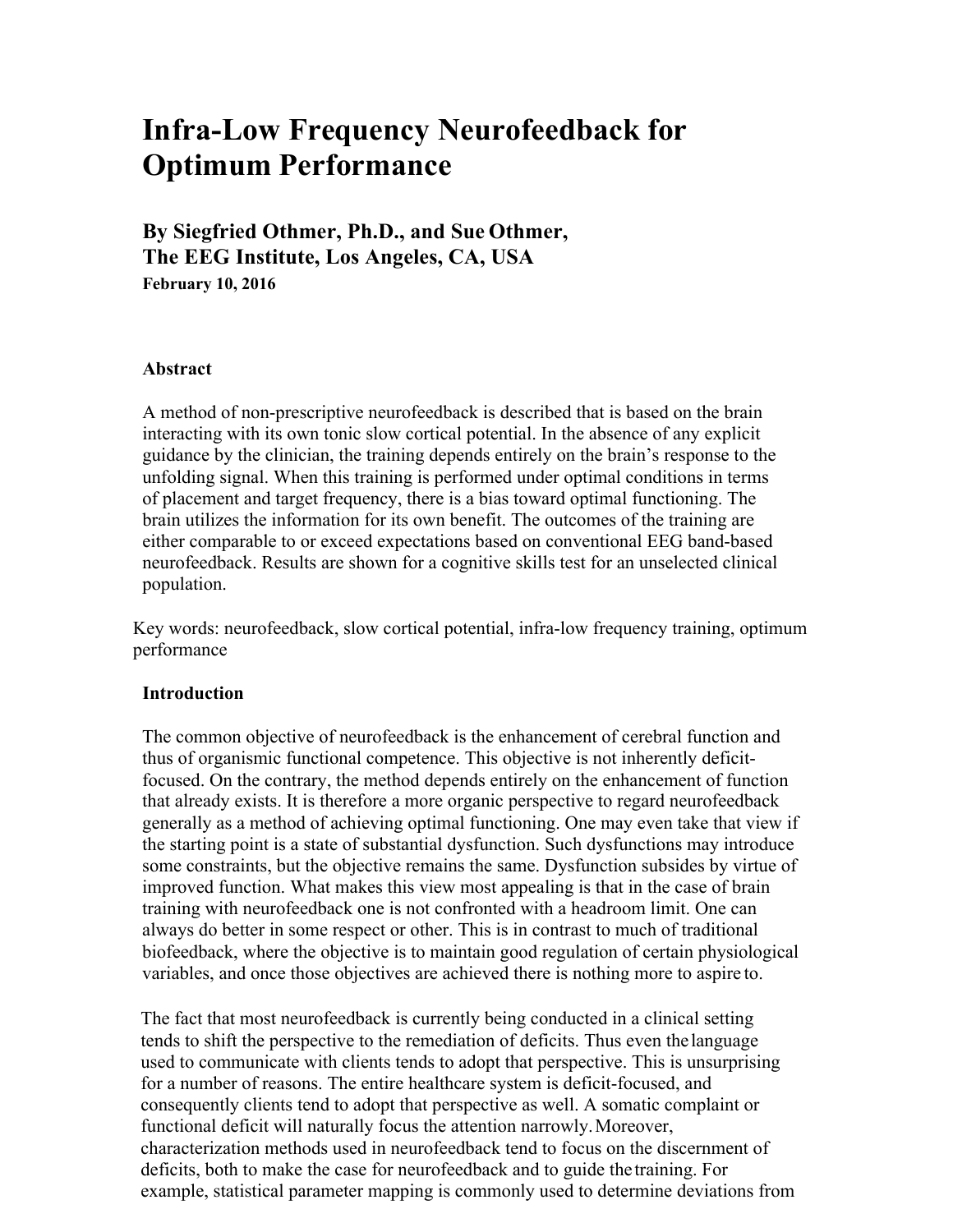normative behavior. Such deviations are typically linked to the diagnosis and then become targets for a 'normalization paradigm' in neurofeedback.

The notion that neurofeedback clinicians are actually prescribing a remedy for particular complaints is in need of a sober, cold-eyed critique. If truth be told, neurofeedback clinicians have lots of evidence that the brain may not respond as directed in training situations. Or the predicted outcome may not be achieved with the recommended protocol. Or the EEG does not change in the direction implied by the protocol. When the brain is subjected to the close-order drill that is operant conditioning, the response has greater variation than our modelsimply.

It is therefore more appropriate to regard the rewards and inhibits of a traditional neurofeedback protocol as a provocation or a challenge rather than as an explicit instruction. This is an easy case to make for the inhibit aspect of a training protocol. After all, the brain is merely being alerted to its transient indiscretions, and it is left to its own devices for a response. But even in the case of a targeted reward, matters are often not what theyseem. Response formation depends upon the brain assigning meaning to the episodic reward, whereupon the brain is in a position to exercise all of its degrees of freedom in response. The clinician is not in good control of that process.

It has been our own experience over the years that the brain responded far too quickly to the training in many cases to be reasonably attributed to an operant conditioning response. In addition to the expected slow and gradual learning curves, we were observing state shifts and symptom relief that were surprisingly rapid and unexpected. When we first let this be known, it led to a lot of initial skepticism about our clinical findings. Our observations were not the problem, however. It was the model in terms of which such results were inconceivable. The brain was deriving more information from the signal than we thought we were providing. While we as scientist-practitioners were focusing on the operant conditioning aspects of the design, the brain was appraising the signal more comprehensively. Over time, we came to abandon the operant conditioning aspect of the training entirely, relying instead solely on the brain's observation of its own output, as reflected in the EEG. This came about quite naturally rather than by virtue of an explicit decision, as described in the following section. The signal was now continuous, allowing the brain to experience it rather than merely to observe it. The feedback became more organic, more captivating and thus more effective, quicker to reach the goal. Once we gave up trying to dictate to the brain in an attempt to prescribe outcomes, the brain placed itself totally in charge of the process.

Once the neurofeedback process is left to the discretion of the brain in its execution, it becomes apparent that the brain utilizes all the information available to it in the cause of better regulation. The training process that has emerged is entirely analogous to the one by which the brain acquired its self-regulatory skills in the first place, during early development. We have simply given the brain the benefit of additional information, so it is the beneficiary of much more direct feedback on its own regulatory activity than is otherwise available. That in turn allows the brain's natural proclivity toward selfoptimization to be executed in a larger workspace and with greater refinement. This process is most appropriately seen in the frame of training toward optimum functioning, a matter of skilllearning. Within the biofeedback field, this has traditionally been referred to as training toward mastery.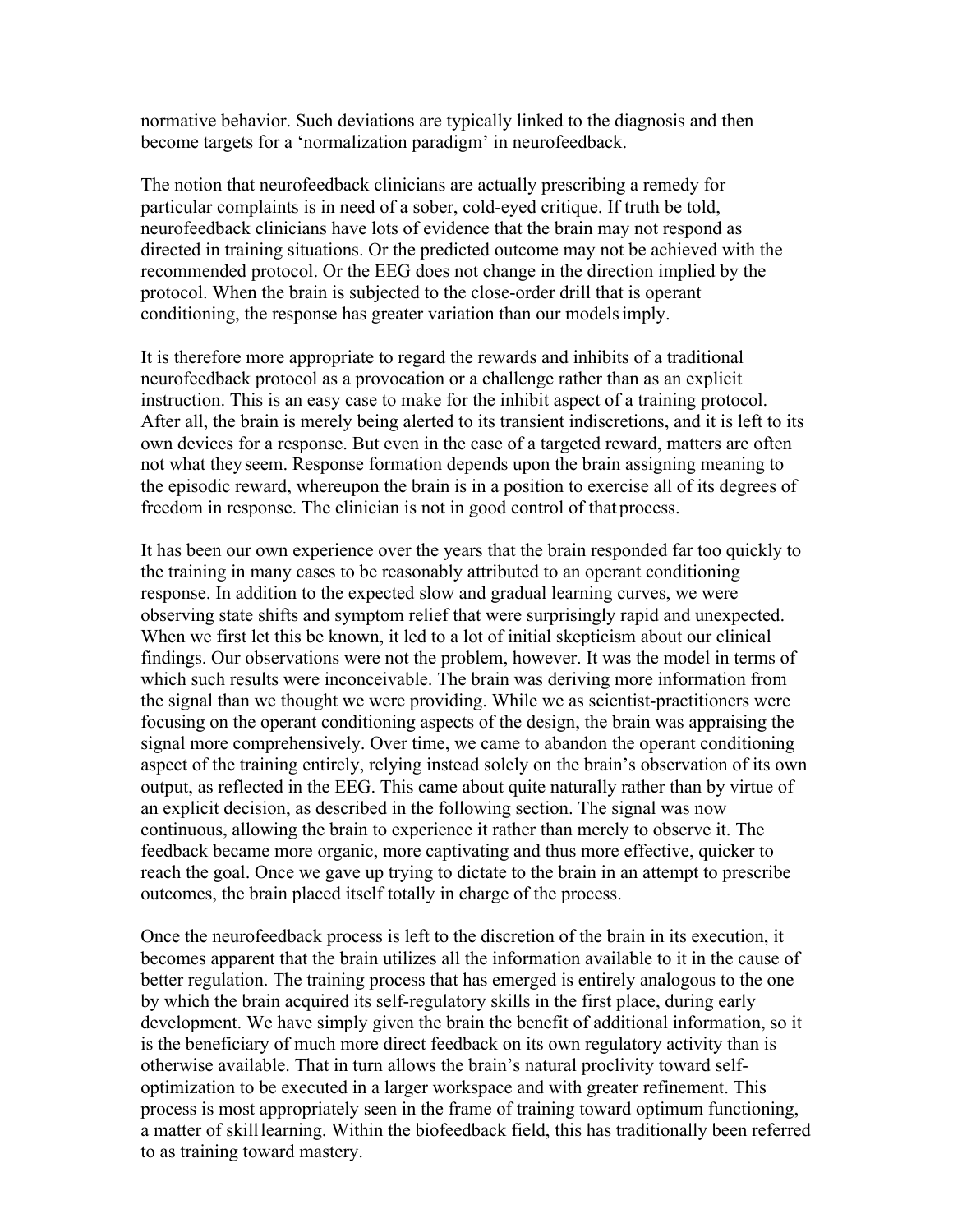The emergence of this new kind of brain training is described briefly herein, and results are presented that make the case for the optimum functioning model. Since the results are achieved in the absence of any bias imposed on the feedback signal, the case is made that the brain utilizes the feedback signal in its own best interests, that is to say with a bias toward optimal performance.

# **Mechanisms-based training**

The original sensorimotor rhythm (SMR)/beta training approaches by Sterman and Lubar were aiming at achieving better regulatory function in first order. Sterman's SMR training was intended to achieve better regulation of motoric excitability. In its application to seizure control, the protocol was therefore invariant, independent of the locus of any seizure focus (Sterman, 2000). The inhibits on the theta-band and high-beta band activity were intended to shore up the integrity of the rewards in the SMR-band. Theywere not thought to play any intrinsic training role in their own right when they were first instituted.

In Sterman's original training of cats, there was no implication that a functional deficit was being targeted (Sterman et al., 1970). They were normal cats (or at least they were before they had electrodes implanted in their brains). The quality of their sleep improved by virtue of the training. The fact that the training effected control of chemically induced seizures was incidental to the original objective of the training, which was to investigate the effects on sleep (Sterman, 1976). In retrospect, this can be seen entirely in an optimum functioning frame.

The addition of beta1 training by Lubar was aiming at improved cognitive function in Attention Deficit Hyperactivity Disorder (ADHD) (Lubar & Lubar, 1984). His training was the first to assign an EEG shaping role to the theta-band inhibition. However, as already indicated, the inhibit function was passive in that it placed no imperative demand upon the brain, but rather merely informed it of its status of ranging outside of the bounds of good performance. The categorical remedy was the restoration of better performance, but the remedy was not narrowly specified.

The inhibit-based training was later augmented with quantitative electroencephalogram (QEEG)-based targeting, which shaped thinking more toward a deficit focus. However, matters had not been fundamentally altered. The availability of the QEEG simply enlarged the parameter space in which an appropriate inhibit strategy was to be determined. The response of the brain was still discretionary; also, the reward strategy largely remained unaffected. And even when QEEG measurements were used to inform a strategy of low-level stimulation, whether optical, auditory, or electromagnetic, these stimulations likewise served mainly in the role of a provocation or a challenge, rather than as a specification of an imperative target for the training.

The development path of the reward scheme in the Sterman/Lubar paradigm took a very different form at our hands. The availability of video feedback facilitated the presentation of the full dynamics of the training band along with the threshold crossings. Inaddition to this being more engaging to the trainee, it turned out to be more informative for the brain as well. Trainees responded more quickly and more profoundly, particularly with the use of bipolar montage as opposed to referential placement. It was observed that some individuals were exquisitely sensitive to the particularsof the reward frequency, and that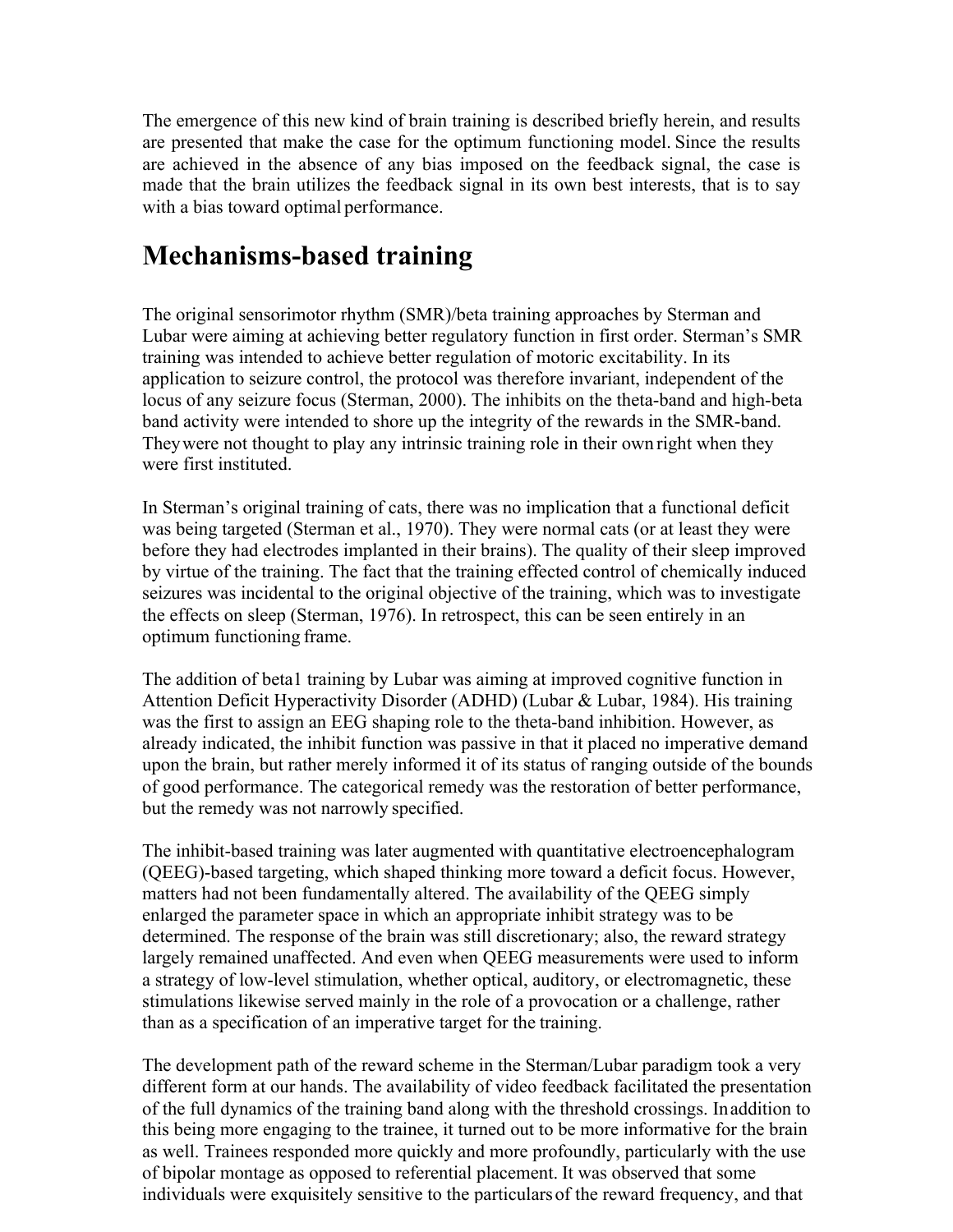discovery introduced the concept of the Optimum Reward Frequency, or ORF, which has guided our work ever since. With each trainee, the effort was undertaken to optimize the reward, or target frequency.

Such sensitivity to the particulars of the reward seems hard to believe when one inspects the signal at issue. An example of three training bands, separated by 0.5Hz, is shown in Figure 1, along with the spectrals for the same bands. It is difficult to tell the difference between the signals in the time domain, and the differences likewise seem quite modest in the frequency domain. Nevertheless, sensitive responders can systematically distinguish between the different bands in training, and they can often do so very quickly, on the timescale of one to six minutes. Some individuals are sensitive to differences even smaller than 0.5 Hz. The ORFs determined for each individual are quasi-stable, changing only slowly with training if at all.

# Spectral Response for Narrowband Filter



Figure 1. Three filtered traces derived from the same source, with center frequencies spaced 0.5 Hz apart, at 9.5 Hz, 10 Hz, and 10.5 Hz, respectively. The broadband EEG is shown in the top trace, and the bottom trace shows the rectified and smoothed feedback signal for one of the three traces. The green trace shows the rectified and smoothed waveform used in feedback. The compressed spectral array is shown on the right for each of the filtered traces.

The sensitivity to target frequency was a particular issue with those afflicted with instability of brain function such as seizures, migraines, panic attacks, asthmatic episodes, and Bipolar Disorder. With individualization of the training frequency the clinical reach was extended to a much broader range of conditions, and it extended to more complex clinical manifestations. The frequency range eventually covered the entire conventional EEG range of 0.5 to 40 Hz. The distribution of target frequencies was strongly skewed toward the low end of the frequency range, and the most common target frequency was the lowest available in the software at hand: 0.1 Hz. This led to the exploration of the tonic Slow Cortical Potential as a training vehicle in2006.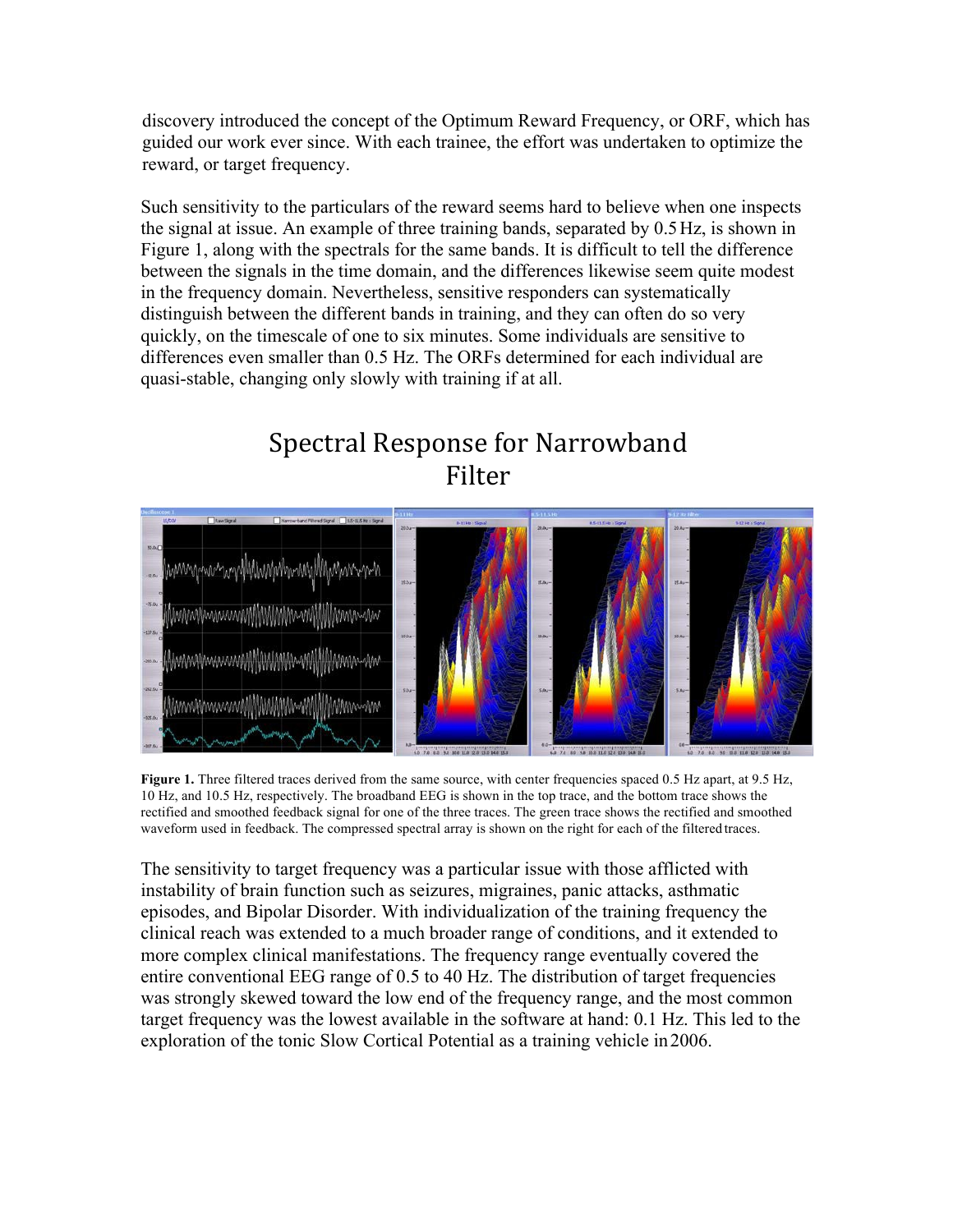## **Infra-Low Frequency (ILF) Training**

In the range of 0.1 Hz and below, the training is done on the basis of simple waveformfollowing, in which the brain merely witnesses the time course of the tonic Slow Cortical Potential (SCP), which directly reflects cortical excitability (Elbert, 1993). The target frequency is too low for conventional amplitude-based training with thresholding, so perforce operant conditioning had to be abandoned formally as the operative model. It had already become inoperative by virtue of the rapid response we had been observing, but with the abandonment of thresholding no vestige of the operant conditioning model remained. Placement was always bipolar. The dynamics of the signal then reflect the fluctuating differential cortical activation between the two active scalp sites, and the brain is observed to engage quite effectively with thatinformation.

The gradual migration of the training to ever lower frequencies has resulted in a process that is entirely brain-based. The slowly meandering, relatively featureless signal holds no inherent interest except for the brain that produced it in the first place. And the process only gets underway once the brain recognizes its own agency with respect to the fluctuating signal. The key to that recognition must be the ongoing dynamics in the signal.

The approach differs from the well-known SCP training that operates on transient behavior in that it removes the dependence on cognitive engagement with the task (Birbaumer, 1999). In the new approach, there is no overt challenge. There is not even a requirement that the trainee be apprised of the actual signal, or even to be aware of the training procedure at all. Nevertheless, the trainee typically responds fairly promptly to the signal with a shift in arousal level, alertness, and vigilance, and such within-session response permits the optimization of the target frequency. The objective is to determine the frequency at which the trainee is optimally calm, alert, and euthymic. The training proceeds under conditions of the best-regulated state accessible to that nervous system at that moment. In the absence of felt or reported within-session response, the training is optimized on the basis of session-to-session changes.

The frequency-specificity of the conventional training carries over into the infra-low frequency region. For that reason, we refer to this approach as infra-low frequency (ILF) training. The new approach completely took over our practice in 2006, and appeared to yield better and more rapid results for all clinical conditions typically seen in a neurofeedback practice. Over time, the clinical reach was broadened to cover more challenging clients by extending the frequency range of training to below 0.01Hz. Even at such low frequencies, the dynamical aspects of the signal are sufficient to engage the brain, and to do so quite promptly.

Electrode placements carried over from the higher-frequency region. These have in fact remained fairly invariant since the late nineties, but within that basic framework some tactical shifts have taken place. Brain instabilities were uniformly addressed with the inter-hemispheric placement  $T3-T4<sup>1</sup>$  (Othmer, 2015). This has been found to be more effective clinically than the C3-C4 placement that was more commonplace early on in the field (Quirk, 1995). It has therefore become the default starting placement for the brain

<u> 1989 - Jan Samuel Barbara, margaret e</u>

 $1$  T3 and T4, along with C3, C4, P4, Fp1, and Fp2 are all scalp locations designated in the International 10/20 system for electrode placement. C refers to the central cortical region, P the parietal, Fp the pre-frontal ragion. Figure 2 chows details of the 10-20 system.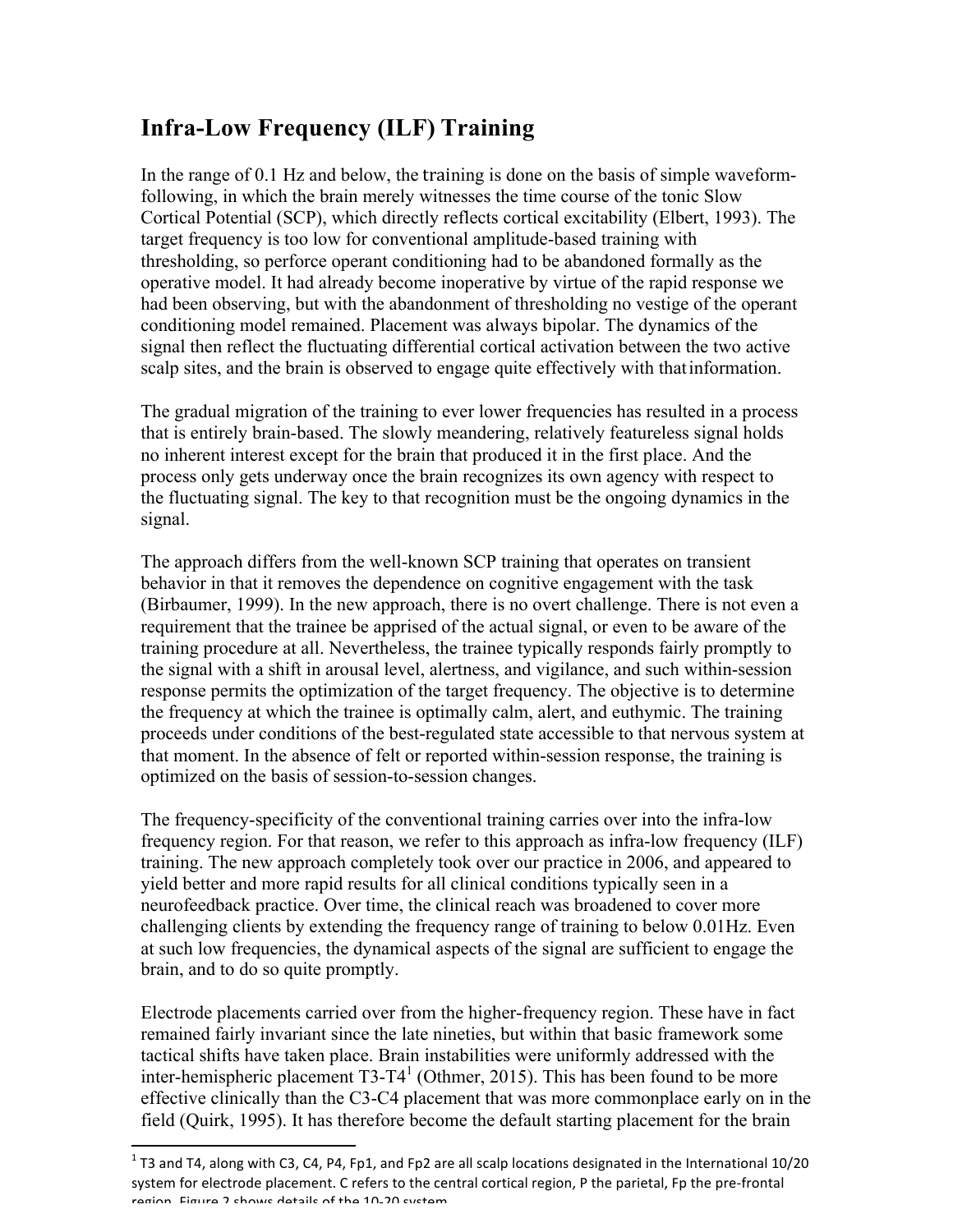#### instabilities.

Lateralized placements include principally T4-P4, T3-Fp1, and T4-Fp2. Whereas there was an early pre-occupation within the field with left-side placements, the extension of the work to the low frequencies has been accompanied by a shift toward right-side training as a priority. This is readily explained on the basis that core regulatory function is organized at low frequencies, and it involves right hemisphere priority. We have progressively moved toward those issues that are primary in our developmental hierarchy, issues that may not be as effectively addressed with higher-frequency training. These consist of arousal regulation, affect regulation, autonomic regulation, and interoception. These core issues are always involved in neurofeedback to some degree, but perhaps not as effectively and efficiently as with infra-low frequency training targeting the righthemisphere.

In practice, only two protocols are candidates at the outset of training, depending on whether arousal regulation or brain stability dominates in the clinical presentation. These are T4-P4 and T3-T4, as shown in Figure 2. In some instances, both are called for from the outset. Then, depending on the need, others of the four standard placements are added to the protocol. Further downstream, yet other protocols may be added for more specific purposes.



**Figure 2.** Starting placements for Infra-Low Frequency neurofeedback. These are either used exclusively in the first session, or they are used sequentially in the event that both are required.

This approach reflects a very clear 'hierarchy of needs' that becomes apparent as the various protocols are evaluated for inclusion. A kind of scaffolding applies to this process as the early protocols lay the foundation for the protocols to follow. Some of the protocols that eventually become necessary might not have been tolerated at the outset. One has the clear sense of recapitulating the person's original developmental hierarchy and of facilitating a kind of re-ordering and of functional re-normalization.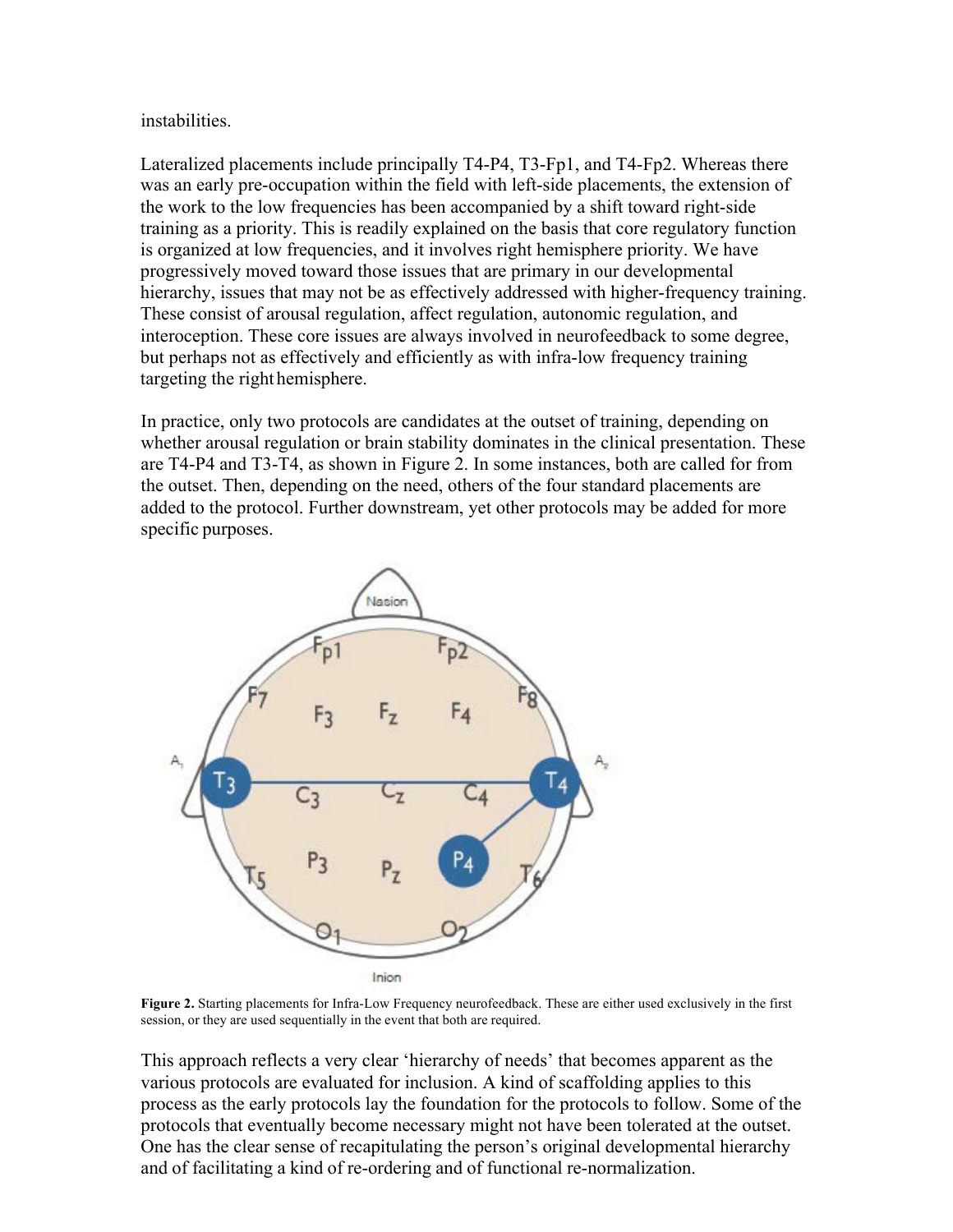The hemispheric division of labor plays a determinative role in the clinical decisionmaking process. In line with the well-known approach/withdrawal dichotomy, the right hemisphere takes primary responsibility for issues of core state regulation and of the vegetative domain. Concomitantly, cortical resting states are more broadly and intimately connected on the right side (Buckner, et al. 2008). Being primarily responsible for interoception, the right hemisphere sees to one's sense ofsafety (Sridharan, et al. 2008). The left hemisphere exercises a primary responsibility with respect to executive function and engagement with the outside world. The quality of the latter is conditional on the functionality of the former. Hence the key to good left-hemisphere function actually lies with the right hemisphere.

Assessing progress in training is firstly a matter of tracking symptom severity, and secondarily one of assessing the quality of regulation broadly: the quality of sleep; of emotional regulation; of alertness and vigilance; etc. Despite the very limited targeting, the breadth of impact makes it apparent that the whole brain is affected in this process, including in particular left-hemisphere function, even before it has been explicitly targeted. Left-hemisphere functionality can be readily assessed with an instrument such as a Continuous Performance Test(CPT).

The CPT is a pressured choice reaction time test that allows one to characterize a variety of functions (Othmer, 2014). We utilize the QIKtest (www.beemedic.com), which was designed to emulate the TOVA ® (Test of Variables of Attention) (Leark, 1999). It allows a comparison of stimulus-sparse and stimulus-intensive challenges and thus explores the arousal-level dependence of functionality. By tracking the variation in performance over the session it also yields information on the stability of brain function and on the capacity to maintain vigilance under the challenge of tedium. Results were analyzed using EEG Expert (www.eegexpert.com). Initially the QIKtest relied on TOVA norms. However, as the data accumulated on a central server from a large practitioner network, it became apparent that the distributions of the discrete errors were distinctly non-Gaussian. Both omission and commission errors exhibited 'long-tail' (power-law) behavior. This finding invalidated the use of Gaussian statistics in the determination of normative performance. Hence the QIKtest analysis came to rely on population-based norms that were established on a database of over 50,000 records. The use of such norms is contingent only on the availability of a representative and statistically robust sample. Non-parametric statistics were used throughout. The resulting percentile scores were then converted back into equivalent standard scores by means of the conversion that applies to a Gaussian distribution, for ease of inspection and to facilitate comparisons in terms of familiar categories.

We utilize the QIKtest as an evaluation tool and progress measure with everyone who is capable of taking it, and for that reason it presents an unparalleled opportunity for the evaluation of neurofeedback with a single instrument across the entire range of functional and dysfunctional populations.

## **Clinical Results**

Impulsivity, as indexed by errors of commission, presents an almost ideal measure to track because the deficit lies in the functional domain and should in principle be subject to normalization. The brain has to be functional in order to be impulsive.On the other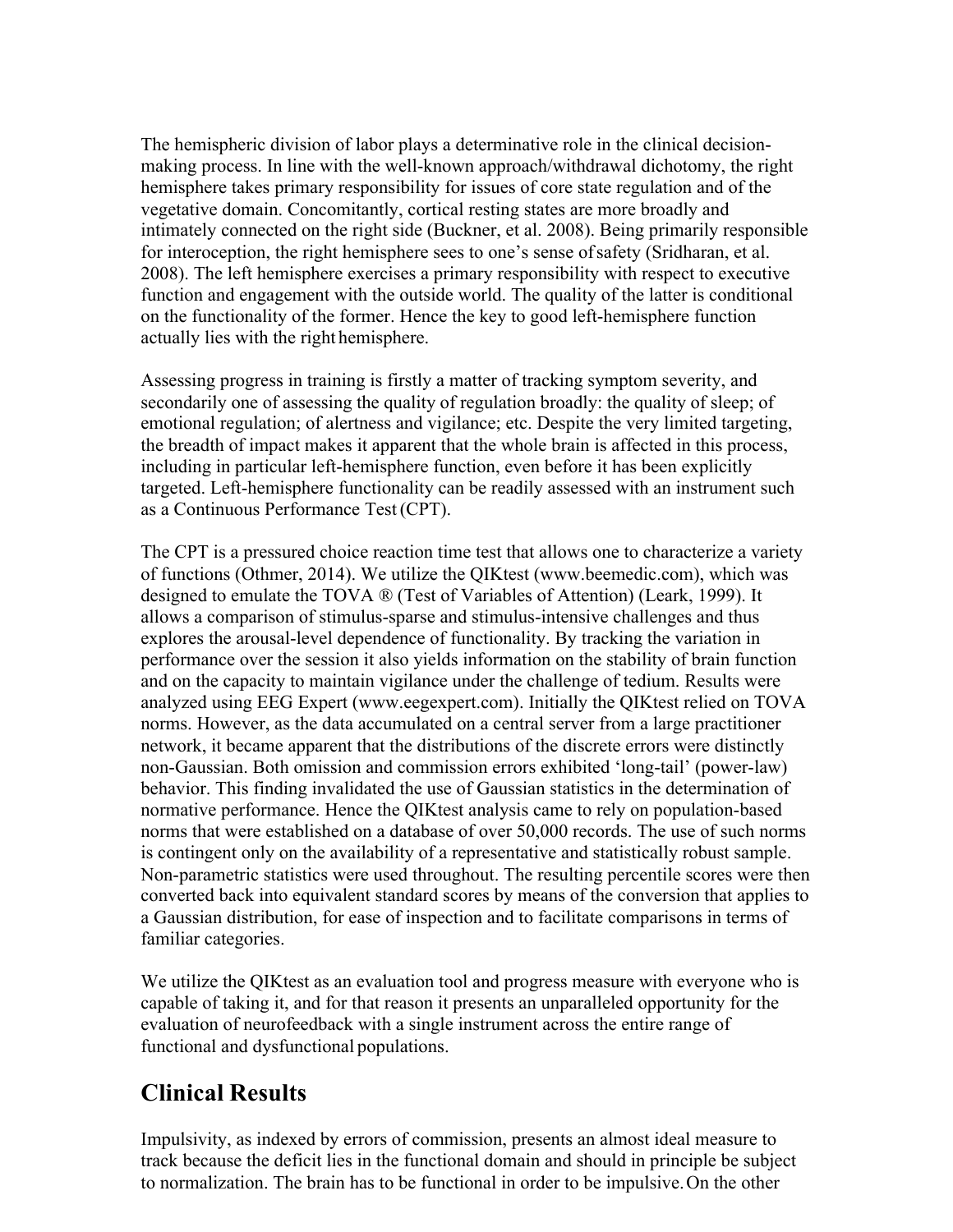hand, the 'normal' range of performance leaves room forimprovement. This is in contrast to the case of omission errors, where organicity plays a much larger role. Whereas non-responders may make up only about five percent of a clinical population with respect to impulsivity, they may constitute as many as 25% of the population with respect to errors of omission. Additionally, the objective of zero omission errors is commonly met by many, even in a clinical population, and is then not available for further improvement. So the inattention measure loses discrimination. For both of the above reasons, the impulsivity measure is preferred over the inattention measure to appraise neurofeedback in an optimum functioning paradigm.

Results of the QIKtest for the impulsivity measure are shown in Figure 3 for 5,746 clients who received nominally twenty sessions of infra-low frequency neurofeedback training. The pre-training distribution is shown in green; the post-training results are shown in red. The normative distribution is shown in black. The data have been smoothed by means of near-neighbor averaging for greater clarity.



Impulsivity Score

**Figure 3.** The distribution of impulsivity score for a non-selected clinical population of 5,746 is shown both before and after twenty sessions of ILF neurofeedback, in green and red, respectively. The norm is shown in black. The dotted curve shows the difference pre-post. The actual distributions are not Gaussian-distributed, but have been converted to Gaussian equivalent for ease of inspection. See text for discussion.

The result of the training experience was to move the distribution above norms systematically. The deficited portion of the distribution became significantly depleted. The effect size is approximately 0.75 even for this population, for which there has been no prior selection of a deficited pool. The greatest improvement from pre-to-post is found at one standard deviation above norms. The probability of scoring two standard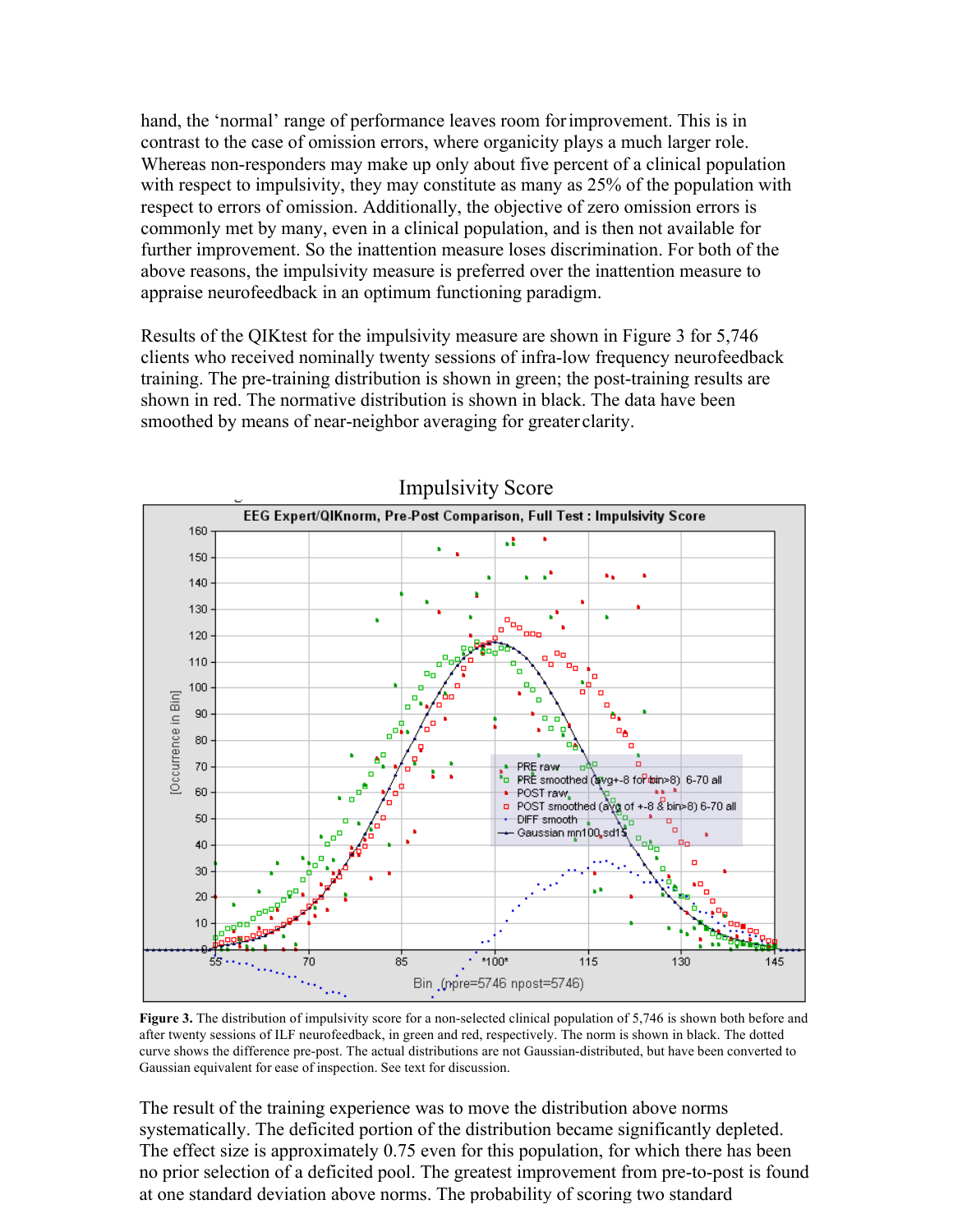deviations above the mean doubled with the training, despite the fact that the score was already above norms at the outset.

The same data set can also be used to evaluate what happens with a population in deficit with respect to impulsivity by arbitrarily limiting the sample to those who scored poorly at the outset. A cutoff of one standard deviation below norms means that we are looking at the bottom 16% of the entire distribution in terms of impulsivity. A degree of homogeneity of the sample was also sought by limiting the age range to 10-19. The resulting sample size of 578 represents the subset of the population of Figure 3 that met both criteria.

The results are shown in Figure 4 in the form of cumulative distributions. The posttraining data reveal that 30% of the trainees ended up scoring above norms.The median score has improved by one standard deviation; the effect size is approximately unity for this deficited population. If the standard score of 85 is taken as the threshold for normal functionality, the training has moved two-thirds of all trainees into the functional range within twenty sessions. The pool of individuals who function in deep deficit is even more strongly depleted, with the cohort scoring below 70 (at the second percentile level) reduced by a factor of four.



**Figure 4.** The distributions for impulsivity score before and after training are shown for a subset of the population in Figure 2. The pool is selected in terms of age (10-19 years) and is restricted to those who initially scored more than one standard deviation below norms. See text for discussion.

As stated earlier, the training needs to be conducted at the optimal response frequency, the ORF. A consistent finding with all placements and with all individuals is that the left hemisphere optimizes at twice the frequency of the right for all training in the ILF range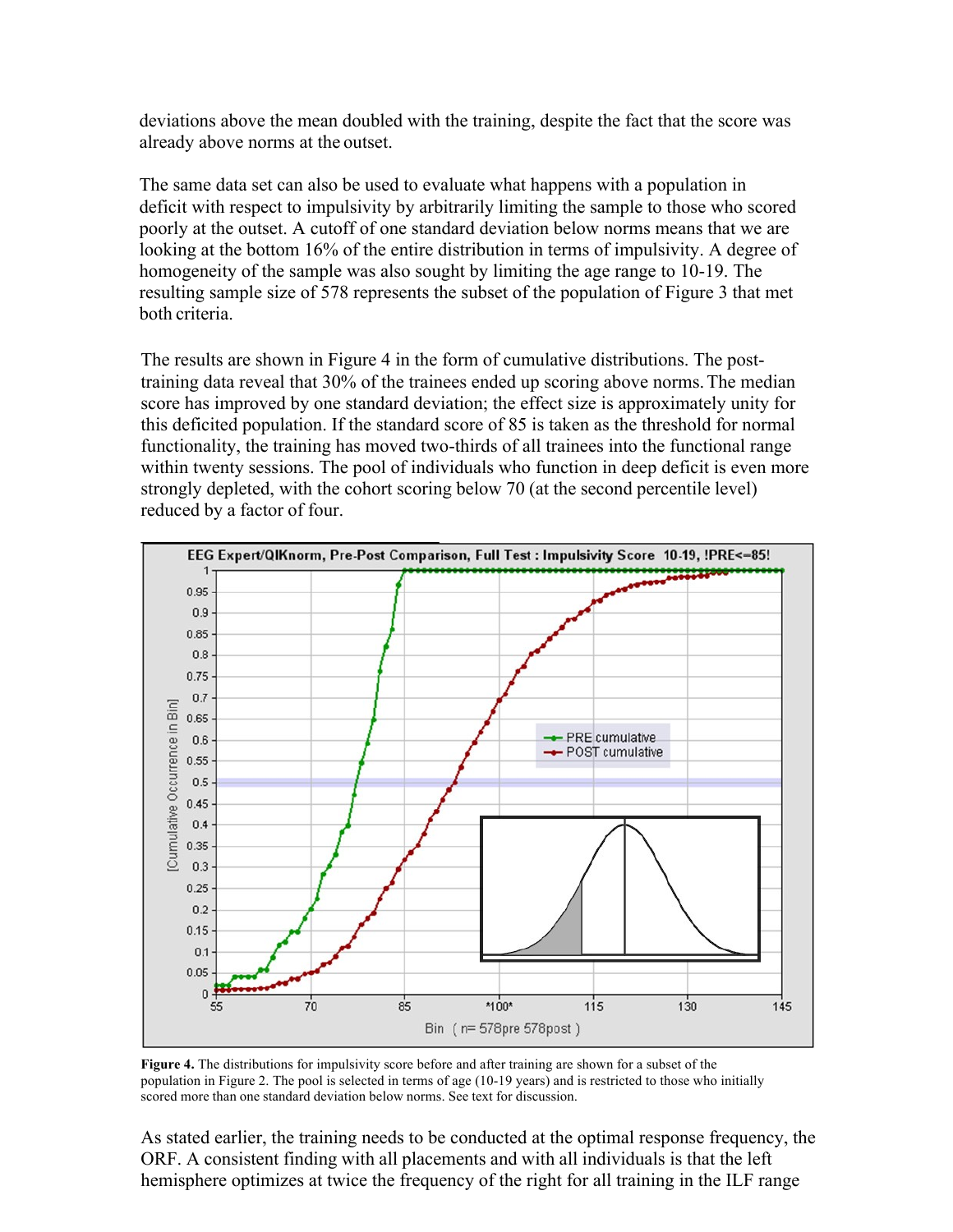(Othmer, 2013). This contrasts with the earlier finding of a difference of two Hertz between the left and the right ORFs in the conventional EEG range of frequencies. The crossover between these two regimes is at two Hertz on the right. These relationships are illustrated in Figure 5. These relationships have by now been confirmed by thousands of practitioners over a period of many years—fifteen in the case of the EEG frequency range; nine in the case of the ILF range. Exceptions to these frequency relationships have been reported by clinicians, but they tend to be quite rare.

## Fig. 5: Hemispheric differences in the optimum target frequency over the entire EEG spectrum



**Figure 5.** A fixed relationship prevails between the optimum response frequencies in the left and right hemispheres. In the EEG range above two Hz, the left hemisphere training optimizes at two Hertz higher than the right. Below two Hz, the relationship is harmonic. The left hemisphere training optimizes at twice the frequency of the right.

### **Discussion**

The data presented encompass the entirety of such data that was available for ILF training. The sample population was unselected, consisting of the complete set of prepost data available in our database over the timeframe of 2006 to 2014.

Consequently the data covered the time period over which the clinical method was developed from its initial beginnings in 2006. In fact, the method is still in a state of ongoing refinement. Moreover, the data were contributed by hundreds of clinicians of varying levels of experience and of clinical acumen. The clients were in many cases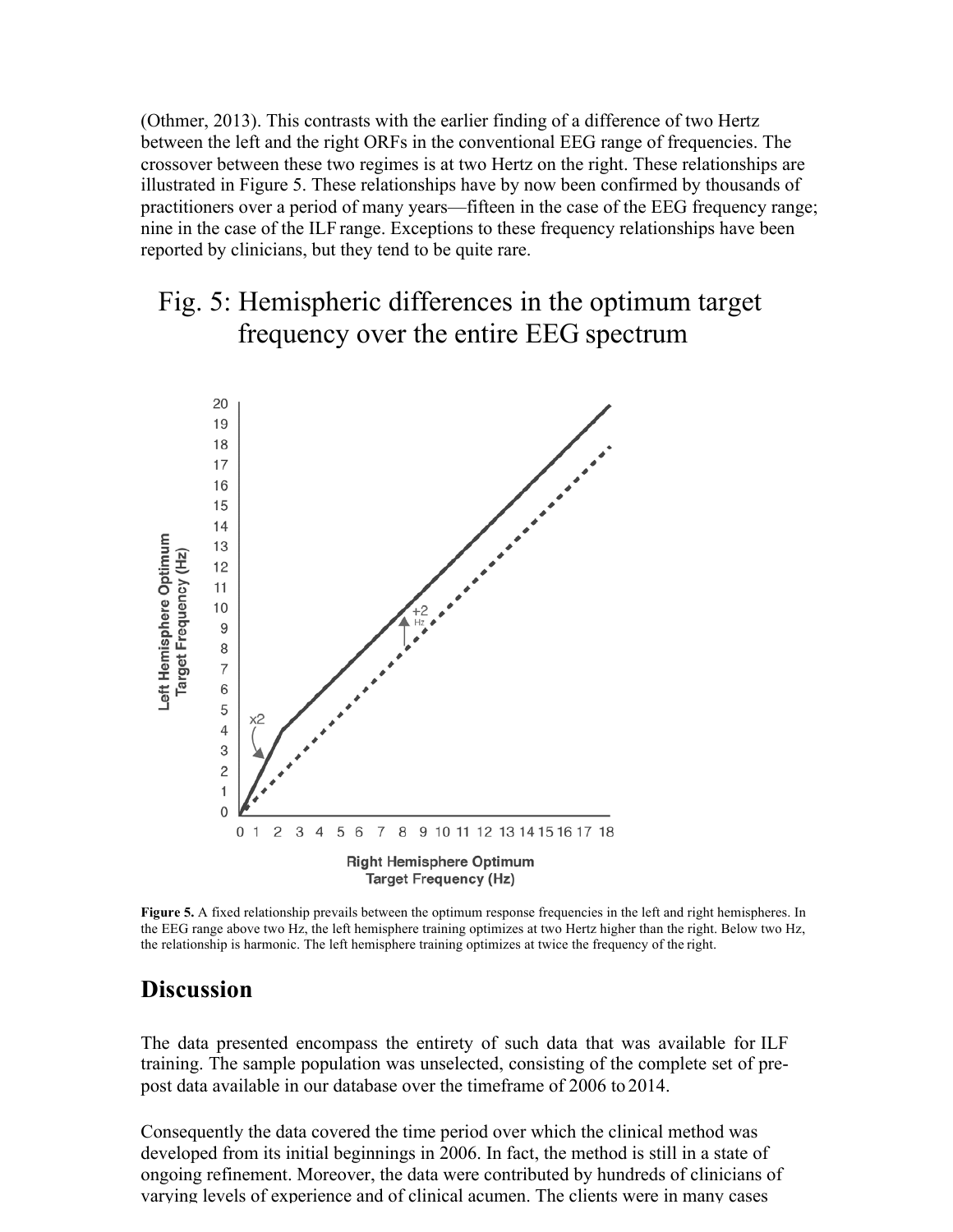those for whom a bit of impulsivity would be seen as the least of their problems. The clinical focus was not on the matter of resolving impulsivity, by and large. For all the above reasons, the data of Figures 3 and 4 can be considered avalid reflection of realworld experience with ILF training in actual clinical settings with typical clients.

The significant import is first of all that the findings based on the above sample are statistically robust. Secondly, the data cement the case that neurofeedback in general, and ILF training in particular, is a method of training for optimal functioning rather than mere remediation of deficits. This follows from the fact that the training population is moved to better than normative performance, and that the relative improvement with respect to prior performance increases monotonically with score. A third observation is that many of the trainees were still on their first one or two training protocols by the twenty-session milestone, most likely targeting the right hemisphere, and yet benefit was observed for what is seen as a performance issue that strongly implicates left-hemisphere function. This makes the case for the whole-brain training effects even of lateralized placements. The possibility remains that further gains might be in prospect as lefthemisphere training is incorporated. It is also known that the benefits of training are not fully exploited by twenty sessions, particularly for those who remain in deficit at twenty sessions.

Significantly, the above results cannot be explained in terms of the placebo. First of all, there is no placebo model for the population shift above norms as seen inFigure 3. Secondly, it must be recognized that the neurofeedback training was effectively covert. Trainees were unaware of what signal they were training on, and many were unaware that they were training their brains at all, at least until they experienced the effects on their physiological state. Yet others were resolutely skeptical until they had to come to terms with their own responsiveness to the signal. Hence there was no cognitive or volitional aspect of the training process that could have mobilized the placebo response. There was no signal with which they could usefully engage even if that had been their intention. Third, the desired training effects were only available at the optimum response frequency, the ORF. That kind of specificity rules out the placebo model. Fourth, since the ORF is not known at the outset, the effects of the initial training may not accord with the desired objectives of the training, and may even be contrary to the expectations of the client. This constitutes an argument against the placebo-as-wishfulfillment being responsible for the effects.

It is true that the protocol also incorporates an inhibit component that is not too dissimilar from other inhibit schemes that are commonly used in the field.Although the inhibit-based feedback is not obtrusive, it is not covert. Whereas a trainee is unlikely to be distracted or engaged by it, it is a readily discernible signal. Since the inhibit scheme is not substantially distinguishable from what has been standardly available in the field, it also cannot account for clinical effects that are clearly stronger than what was observed before, when similar inhibit schemes were in effect.

Moreover, attention of the trainee is not usually called to the presence of the inhibits, since these do not constitute an action item for the trainee. Questions about these subtle intrusions into the feedback signal are not usually raised until afterthe training effects become unambiguously apparent, at which time the client's curiosity is aroused on the question of how that might have come about. After all, the client had not been "doing anything." By this point, the question of a placebo effect has already been resolved with respect to that particular individual. Nevertheless, it may be argued that the inhibits are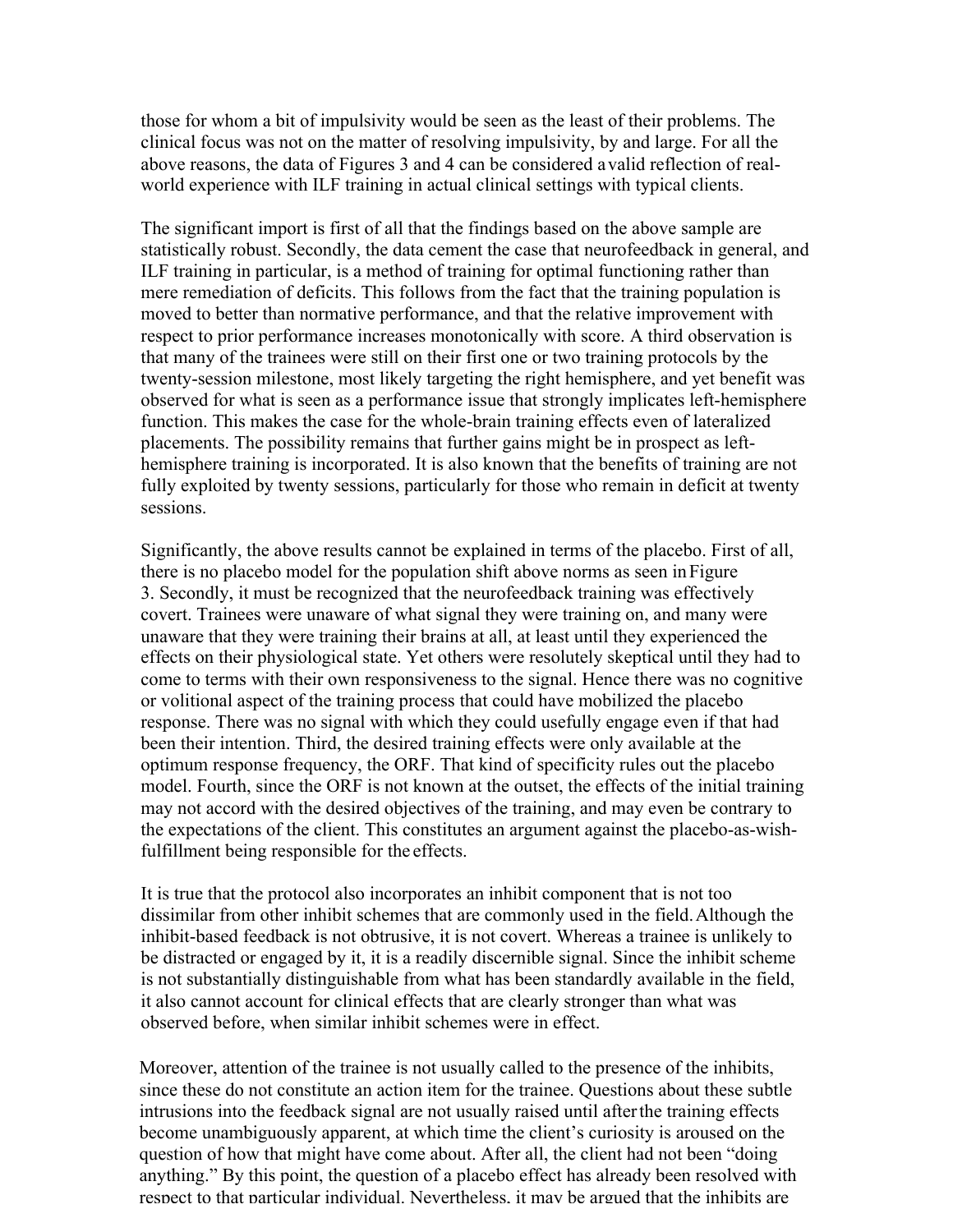sufficient to mobilize a placebo response on the part of the trainee. To that proposition, the response is asfollows:

The most compelling argument against the placebo model for ILF neurofeedback is the frequency relationship illustrated in Figure 5. The determination of the ORF is in each case based entirely on the report of the trainee on his or her own subjective experience of the training. The trainee is of course blind to the curve, and yet the client reports invariably conform to the relationships of Figure 5. This demonstrates that the clinical experience of the training is governed predominantly by what happens with the ILF component of the training rather than with the inhibits. If neurofeedback were a placebo, or even if the results were attributable mainly to the inhibit aspect of the training, then the relationship expressed in Figure 5 could not have been discovered. Instead, we have the relationship confirmed with every individual who experience both left and righthemisphere training. Every such confirmation is an argument against the placebo model for that individual.

The above relationship points to an underlying ordering principle in the frequency domain that relates right-hemisphere priority to left-hemisphere priority. It appears that with respect to activity below two Hertz the right hemisphere has priority and the left hemisphere slaves to it at the first harmonic. At four Hertz and above, the left hemisphere has priority, and the right hemisphere follows at two Hertz behind. The imputation of left hemisphere priority in the EEG range has recently received support from the analysis of resting microstates (Pascual-Marqui et al, 2014). At the present time, there is no independent objective evidence to support the existence of the posited frequency relationships. This presents an intriguing hypothesis to be pursued.

On the above assumption, it can be argued that ILF training is concerned with those regulatory functions that are the primary burden of the right hemisphere. Since these are also the functions organized in early childhood, there is complete congruence between the hierarchy of regulation, the developmental hierarchy, and the hierarchy of organization in the frequency domain. In a comparison with our earlier higher-frequency trainings, there appears to be a clear advantage in terms of both training efficiency and outcomes if neurofeedback is begun with respect for the regulatory hierarchy, even though the data presented here do not speak to that issue.

Just as the results rule out an explanation in terms of a placebo response, the method likewise cannot be explained in terms of an operant conditioning model. The brain is merely engaged with the unfolding dynamics of the differential cortical activation, as reflected in the tonic SCP. This is closely analogous to what happens in ordinary skill learning. The brain gets feedback on the performance of the skill, but the feedback is a mere correlate of the actual activity. In the present instance the selfregulatory skill of the brain is at issue, to which the EEG---or the SCP in this case-- is the operative correlate.

The mechanism appears to be the re-normalization or re-ordering of the functional coupling of our core connectivity networks, by virtue of 'activity-mediated plasticity.' The brain's observation of its own state in EEG feedback propels it into novel state configurations, and every such state opens up the 'near neighborhood' of possible states. Every such state is susceptible to reinforcement andconsolidation.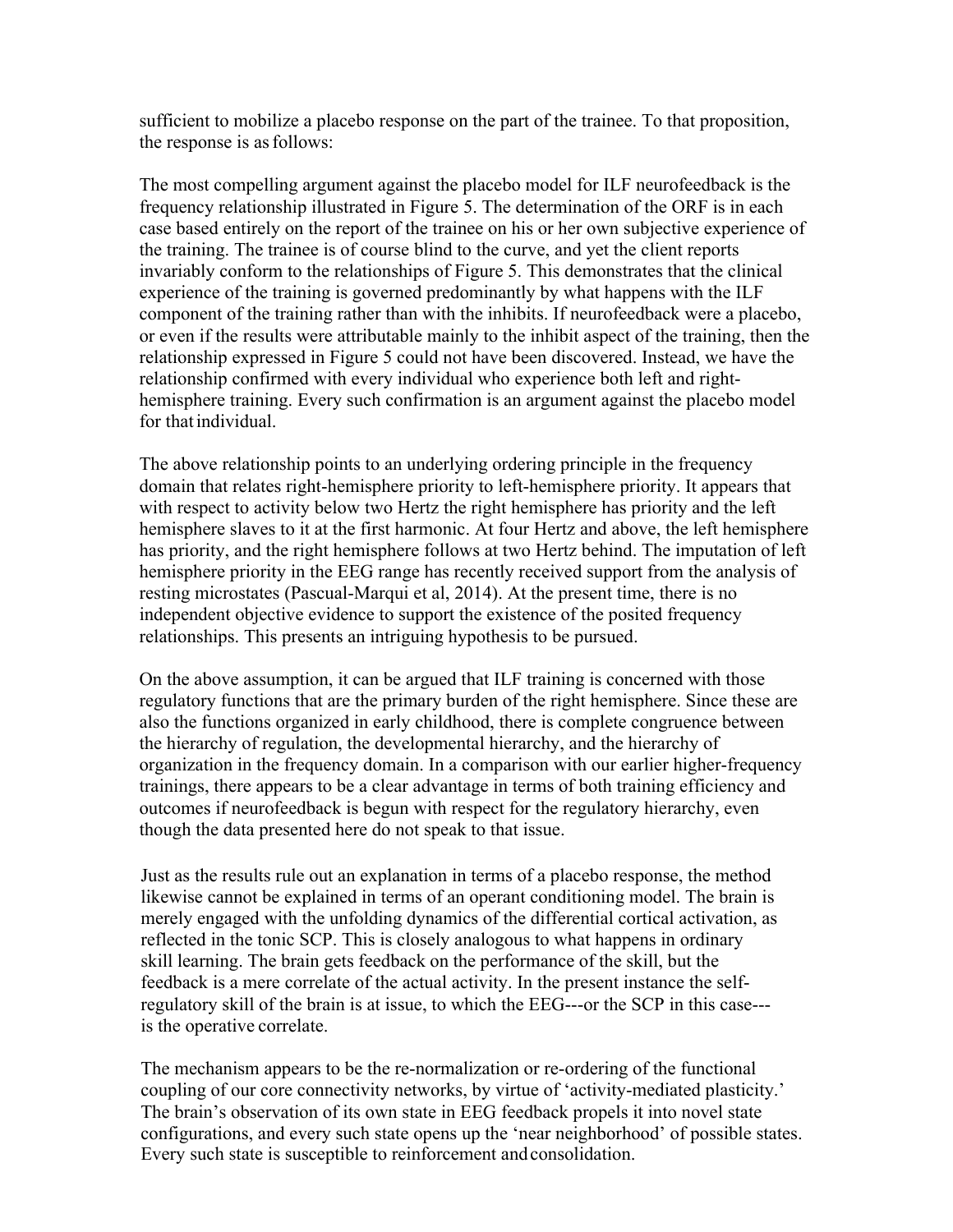## **Conclusion**

Infra-Low Frequency training is an emerging approach to neurofeedback that is intrinsically function-oriented, as opposed to targeting dysfunction. The clinical results cannot be explained on the basis of a placebo model; hence the results stand on their own, even absent validation via a placebo-controlled design. The method cannot be described in terms of the standard operant conditioning model; nor does the method rely on conscious mediation. Instead the results are explained in terms of conventional skill learning.

In its essence, the training must be understood in the optimum functioning frame, as these results are achieved without explicit guidance or micro-management by the clinician. The clinician's role is one of discerning which 'window into brain function' is most salient for the brain's burden of enhancing its own functionalcompetence.

By working at extremely low frequencies with a right-hemisphere bias, the method addresses the foundations of our regulatory hierarchy, thus opening the door to the therapeutic relief of conditions traceable to early childhood developmental deficits or misdirections. As such, ILF training has allowed us to address challenging clinical presentations that did not yield to our earlier, higher-frequency protocols. In this work, there is a complete continuum between working with a clinical population and one concerned entirely with optimal functioning. The methods and means are the same. Consequently, ILF training has added a new dimension to the various neurotherapy approaches that have been maturing at their respective pace over the past several decades.

### **References**

Birbaumer, N. (1999). Slow cortical potentials: Plasticity, operant control and behavior effects. *Neuroscientist*, *5*(2), 74-78.

 Buckner, R. L., Andrews-Hanna, J. R., & Schacter, D. L. (2008). The brain's default network: anatomy, function, and relevance to disease. *Ann N Y Acad Sci, 1124*, 1-38. doi:10.1196/annals.1440.011

EEG Expert, Hamburg, Germany, available at www.eegexpert.net

Elbert, T. (1993). Slow cortical potentials reflect the regulation of cortical excitability. In C. W. McCallum (Ed.), *Slow potential changes in the human brain* (pp. 235-251). New York, NY: Plenum.

Leark, R., Dupuy, T. R., Greenberg, L., Kindschi, C., & Corman, C. L., (1996). Test of variables of attention: Professional manual (version 7). Los Alamitos, CA: Universal Attention Disorders.

Lubar, J. O., & Lubar, J. F. (1984). Electroencephalographic biofeedback of SMR and beta for treatment of attention deficit disorders in a clinical setting. *Biofeedback and Self-Regulation*, 9, 1-23.